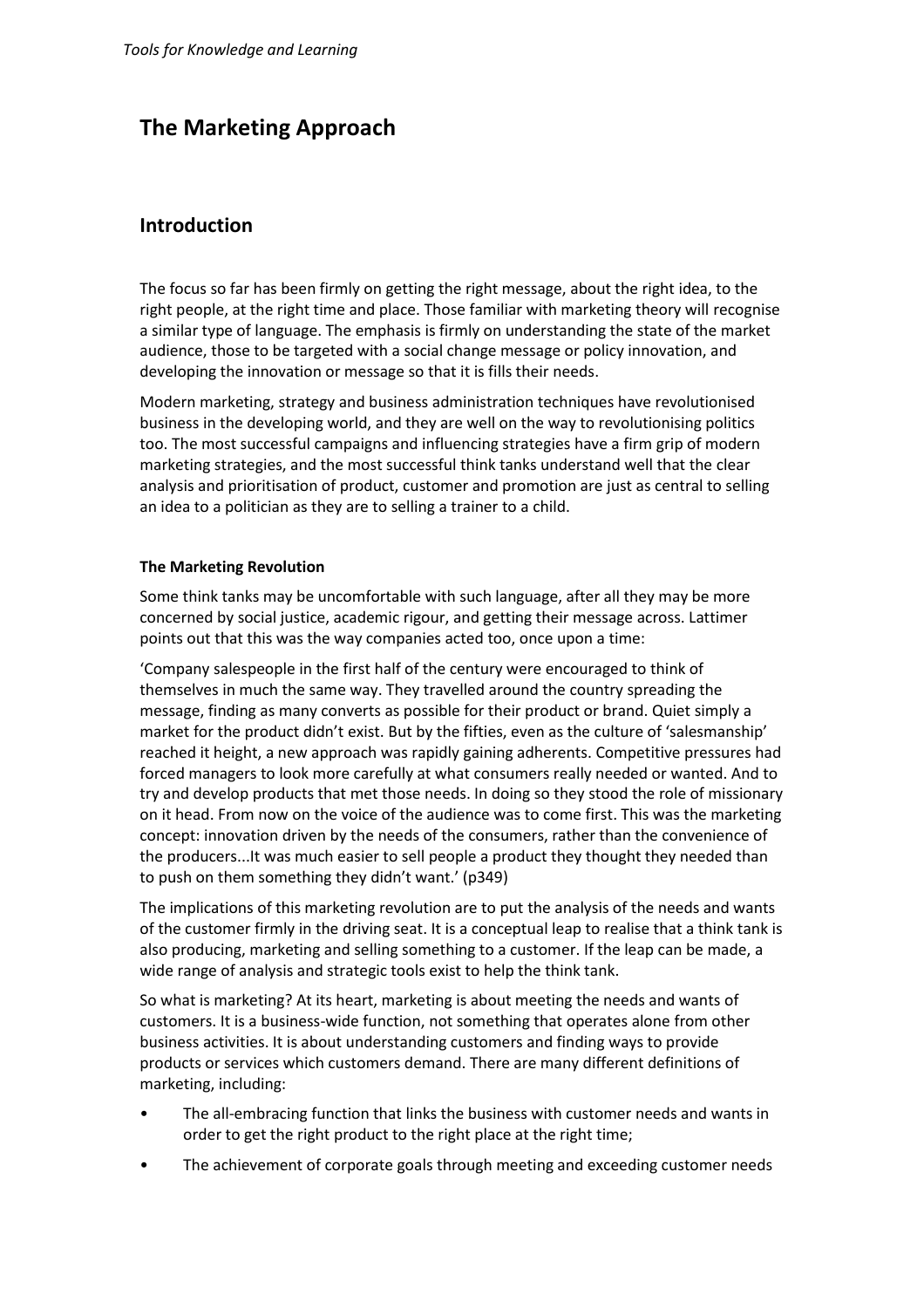better than the competition;

• The management process that identifies, anticipates and supplies customer requirements efficiently and profitably.All of these could equally well be applied to a good communications and influencing strategy of a think tank in which the market is the policy community or audience, who 'buy' the convincing range of messages and ideas from the think tank.

## **Marketing Functions and the Think Tank**

The table below illustrates some of the main functions associated with marketing. After thoroughly researching the market, the next step is product development. At this stage, think tanks develop the content of the research, evidence and innovation on the issues they are working on. Distribution and promotion follows (with networking, negotiating, publicising and campaigning all being important, as well as the style of selling). Pricing and sales functions are less obvious, but no less important. Pricing is the act of deciding how controversial or confrontational to make the message or demand. It equates to the political cost or price and how easy it will be for a government to accept it. Most think tanks try to produce ideas that have very low political costs, or at least as much political reward as cost. Sales – usually outside of the marketing sphere – is the end point in a business. For a think tank, this is the point at which a case is made or won. This is almost always followed by the parties sitting around the table to discuss exactly how a new policy or programme will be implemented.

| <b>Business Function</b>                                                                            | <b>Activities</b>                             | <b>Think Tank Function</b>                                                                                                |
|-----------------------------------------------------------------------------------------------------|-----------------------------------------------|---------------------------------------------------------------------------------------------------------------------------|
| Identifying<br>customer/consumer needs<br>and wants, and competition                                | <b>Marketing Research</b>                     | Understanding needs and<br>wants of the policy<br>community, and conflicting<br>messages                                  |
| Developing products to meet<br>customer/consumer needs<br>and wants                                 | <b>Production research and</b><br>development | Researching and developing<br>messages presented so<br>relevant and timely to policy<br>community                         |
| Deciding on the value of the<br>product to customers                                                | <b>Pricing</b>                                | Deciding how high to set the<br>political cost of the message-<br>confrontational and<br>revolutionary or<br>incrememntal |
| Making the product available<br>to customer at the right time<br>and place                          | <b>Distribution</b>                           | Making the message<br>available to the audience at<br>the right time and place                                            |
| Informing<br>customers/consumers of he<br>existence of the product and<br>persuading them to buy it | <b>Promotion</b>                              | Informing the audience of<br>the message and winning<br>them over to it                                                   |

## **Business and think tank functions compared**